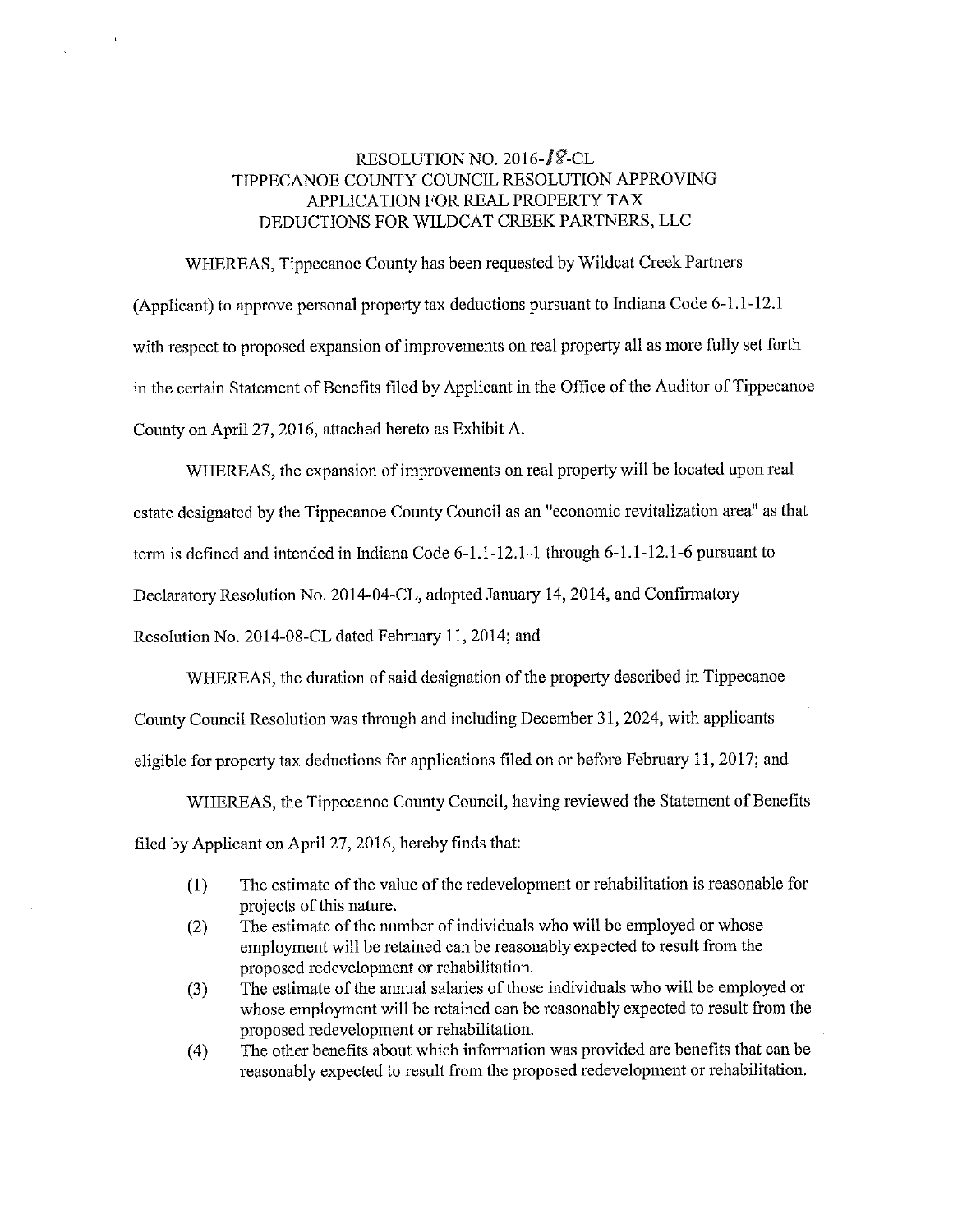- $(5)$  The totality of benefits is sufficient to justify the deduction.
- (6) Said application for deduction should be approved.

NOW THEREFORE BE IT RESOLVED by the County Council of Tippecanoe County, Indiana that the Statement of Benefits filed on April 27, 2016, with respect to the expansion of improvements or real property proposed by Wildcat Creek Partners, LLC, be and the same are hereby approved.

BE IT FURTHER RESOLVED that the period of deduction allowed for the redevelopment and rehabilitation described in the Statement of Benefits is limited to five (5) years in accordance IC 6-1.1-12.1-3 and 17 under the following abatement schedule:

| Year 1 | 100% |
|--------|------|
| Year 2 | 80%  |
| Year 3 | 60%  |
| Year 4 | 40%  |
| Year 5 | 20%  |

BE IT FINALLY RESOLVED that if any part, parts, clause or portion of this Resolution shall be adjudged invalid or unconstitutional, such invalidity or unconstitutionality shall not affect the validity of the unconstitutionality of this Resolution as a whole or any other part, clause or portion of the Resolution.

Presented to the County Council of Tippecanoe County, Indiana, and adopted this  $10^{9h}$  day of  $\frac{1}{2}$   $\frac{1}{2}$  , 2016.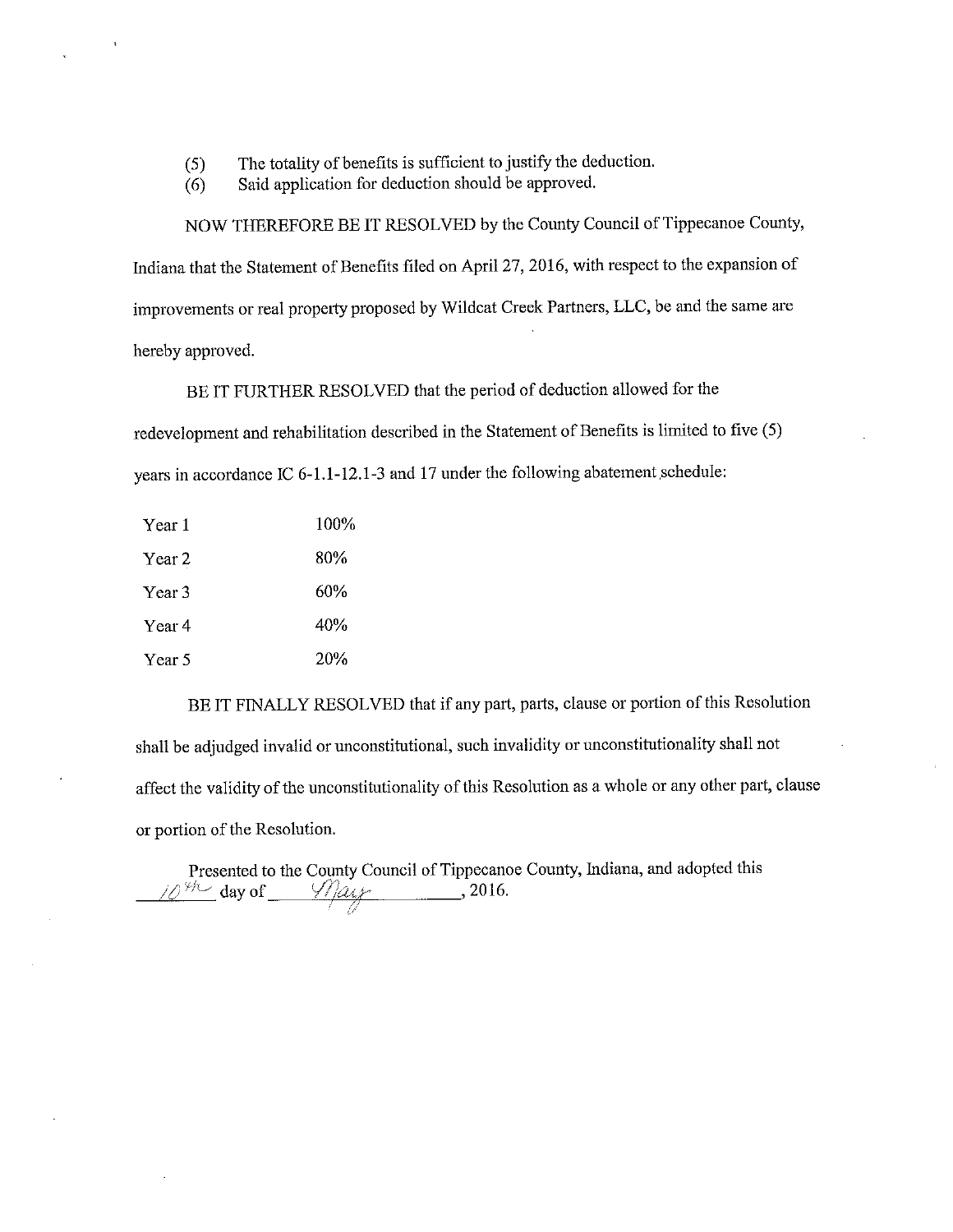TIPPECANOE COUNTY COUNCIL

'umr

David R. Williams, President

John J. Basham II, Vice President

10 nt

Bryan E. Metzger

Sally J. Siegrist

Underwood Ke

are Kathy Verhon

apser

Roland K. Winger

AITEST: <u>hm</u> -nhaaA

Robert Plantenga, Tippecanoe County Auditor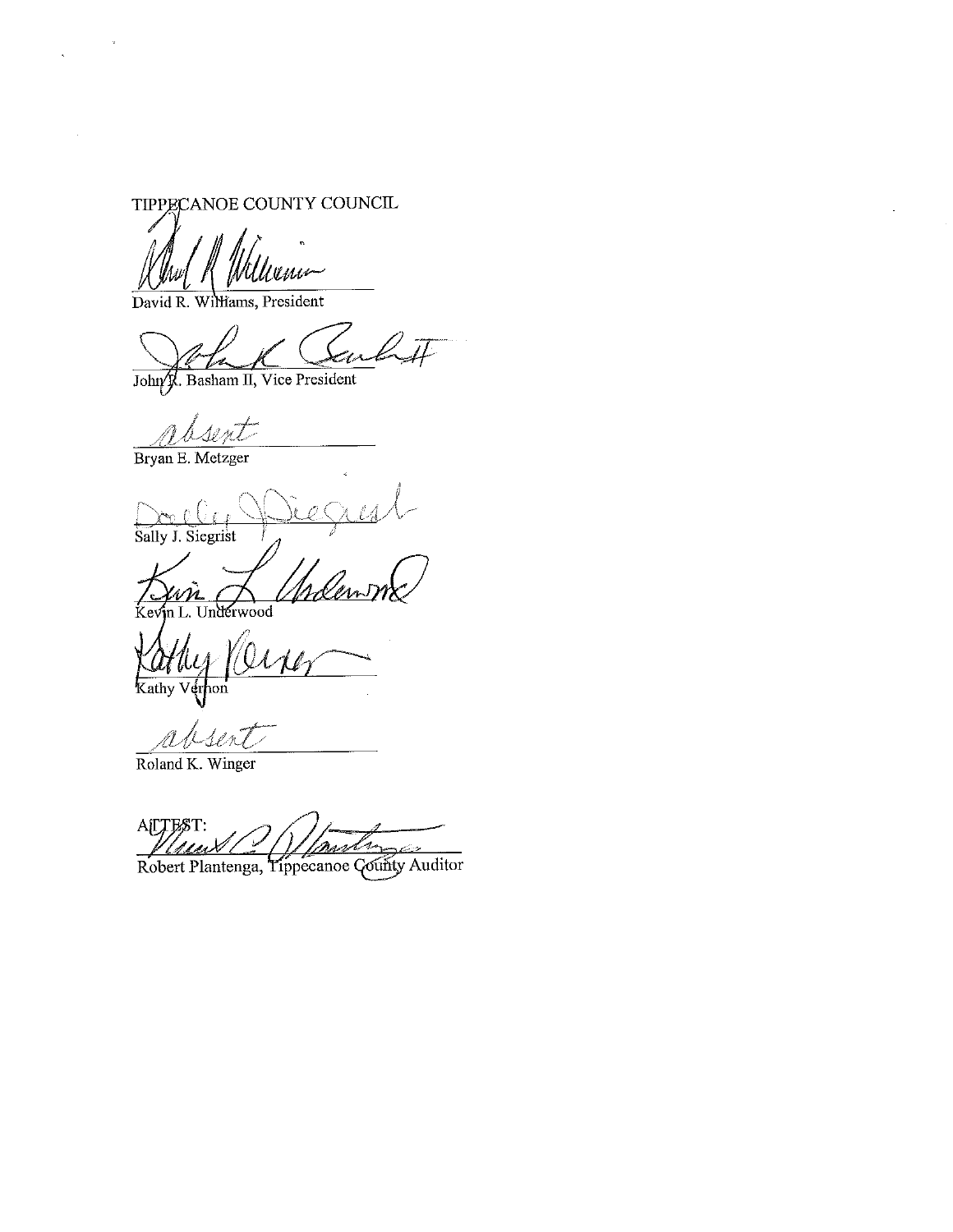| F | i<br>Si | L | EM |  |
|---|---------|---|----|--|
|---|---------|---|----|--|

APR 27 2016

| L.<br>I |
|---------|
|         |

#### **STATEMENT OF BENEFITS REAL ESTATE IMPROVEMENTS**

State Form 51767 (RB / 10-14) Prescribed by the Department of Local Government Finance Yuse of COVID-Ty-

This statement is being completed for real property that qualities under the KARWAE IAUBRE CODE (Check one box): □ Redevelopment or rehabilitation of real estate improvements (IC 6-1.1-12.1-4) □ Residentially distressed area (IC 6-1.1-12.1-4.1)

FORM SB-1 / Real Property **PRIVACY NOTICE** Any information concerning the cost<br>of the property and specific salaries<br>of the property and specific salaries<br>property owner is contidented per<br> $10^{\circ}$  of  $-1$ -12.1-5.1.

 $20$   $\sqrt{6}$  PAY 20

**INSTRUCTIONS:** 

- .<br>This statement must be submilied to the body designating the Economic Revitalization Area prior to the public hearing if the designating body requires 1. information from the applicant in making its decision about whether to designate an Economic Revitalization Area. Otherwise, this statement must be submilled to the designating body BEFORE the redevelopment or rehabilitation of real property for which the person wishes to claim a deduction.
- The statement of benefits form must be submitted to the designating body and the area designated an economic revitalization area before the initiation of  $\mathbf{2}$ the redevelopment or rehabilitation for which the person desires to claim a deduction.<br>To obtain a deduction, a Form 322/RE must be flied with the County Auditor before May 10 in the year in which the addition to assessed
- $\mathbf{3}$ made or not later than thirty (30) days after the assessinant notice is malled to the property owner if it was malled after April 10. A property owner who failed to file a deduction application within the prescribed deadline may file an application between March 1 and May 10 of a subsequent year.
- a. A property owner who files for the deduction must provide the County Auditor and designating body with a Form CF-1/Real Property. The Form CF-1/Real Property. The Form CF-1/Real Property should be attached to the County  $IC$  6-1.1-12.1-5.1(b)
- For a Form SB-1/Real Property that is approved after June 30, 2013, the designating body is required to establish an abatement schedule for each K, deduction allowed. For a Form SB-1/Real Property that is approved prior to July 1, 2013. The abatement schedule approved by the designating body remains in effect. IC 6-1.1-12.1-17

| $\sim$ Section 1. $\sim$ 3. $\sim$ 3. $\sim$             |                                                                                                                  |                                                                   | $\sim$ TAXPAYER INFORMATION $\sim$ 300 $\sim$ |                                              |                                 |                   |                                             |
|----------------------------------------------------------|------------------------------------------------------------------------------------------------------------------|-------------------------------------------------------------------|-----------------------------------------------|----------------------------------------------|---------------------------------|-------------------|---------------------------------------------|
| Name of laxoayer<br><b>Wildcat Creek Partners, LLC</b>   |                                                                                                                  |                                                                   |                                               |                                              |                                 |                   |                                             |
|                                                          | Address of taxpayer (number and street, city, stale, and ZIP code)                                               |                                                                   |                                               |                                              |                                 |                   |                                             |
| 3285 S 975 E, Zionsville, IN 46077                       |                                                                                                                  |                                                                   |                                               |                                              |                                 |                   |                                             |
| Name of contact person                                   |                                                                                                                  |                                                                   | Telephone number                              |                                              |                                 | E-mail address    |                                             |
| John D. Huber                                            |                                                                                                                  |                                                                   |                                               | (765) 588-9137                               |                                 |                   | butch@jessuppaperbox.com                    |
| <b>SECTION 2</b>                                         |                                                                                                                  | LOCATION AND DESCRIPTION OF PROPOSED PROJECT.                     |                                               |                                              |                                 |                   |                                             |
| Name of designating body                                 |                                                                                                                  |                                                                   |                                               |                                              |                                 | Resolution number |                                             |
| <b>Tippecanoe County Council</b><br>Location of property |                                                                                                                  |                                                                   | County                                        |                                              |                                 |                   | <b>OLGF taxing district number</b>          |
| 4775 Dale Drive, Lafayette                               |                                                                                                                  |                                                                   | Tippecanoe                                    |                                              |                                 | Wea               |                                             |
|                                                          | Description of real property improvements, redevelopment, or rehabilitation (use additional sheets if necessary) |                                                                   |                                               |                                              |                                 |                   | Estimated start date (month, day, year)     |
|                                                          | Expanding the original 42,000 sq. ft, building another ~23,500 sq. ft.                                           |                                                                   |                                               |                                              |                                 | 07/01/16          |                                             |
|                                                          |                                                                                                                  |                                                                   |                                               |                                              |                                 | 10/15/16          | Estimated completion date (month day, year) |
| <b>SECTION 3</b>                                         |                                                                                                                  | ESTIMATE OF EMPLOYEES AND SALARIES AS RESULT OF PROPOSED PROJECT. |                                               |                                              |                                 |                   |                                             |
| Current number                                           | <b>Salaries</b>                                                                                                  | Number retained                                                   | Sularios                                      |                                              | Number additional               |                   | Salarios                                    |
| 25.00                                                    | \$850,000,00                                                                                                     | 25.00                                                             |                                               | \$850,000,00                                 | 7.00                            |                   | \$180,000.00                                |
| <b>SECTION 4</b>                                         |                                                                                                                  | ESTIMATED TOTAL COST AND VALUE OF PROPOSED PROJECT                |                                               |                                              |                                 |                   |                                             |
|                                                          |                                                                                                                  |                                                                   |                                               | COST                                         | <b>REAL ESTATE IMPROVEMENTS</b> |                   | <b>ASSESSED VALUE</b>                       |
| <b>Current values</b>                                    |                                                                                                                  |                                                                   |                                               |                                              |                                 |                   |                                             |
| Plus estimated values of proposed project                |                                                                                                                  |                                                                   |                                               |                                              | 795,000,00                      |                   |                                             |
| Less values of any property being replaced               |                                                                                                                  |                                                                   |                                               |                                              |                                 |                   |                                             |
|                                                          | Net estimated values upon completion of project                                                                  |                                                                   |                                               |                                              |                                 |                   |                                             |
| <b>SECTION 5</b>                                         |                                                                                                                  | WASTE CONVERTED AND OTHER BENEFITS PROMISED BY THE TAXPAYER       |                                               |                                              |                                 |                   |                                             |
| Estimated solid waste converted (pounds)                 |                                                                                                                  |                                                                   |                                               | Estimated hazardous waste converted (pounds) |                                 |                   |                                             |
| Other benefits                                           |                                                                                                                  |                                                                   |                                               |                                              |                                 |                   |                                             |
|                                                          |                                                                                                                  |                                                                   |                                               |                                              |                                 |                   |                                             |
|                                                          |                                                                                                                  |                                                                   |                                               |                                              |                                 |                   |                                             |
|                                                          |                                                                                                                  |                                                                   |                                               |                                              |                                 |                   |                                             |
|                                                          |                                                                                                                  |                                                                   |                                               |                                              |                                 |                   |                                             |
|                                                          |                                                                                                                  |                                                                   |                                               |                                              |                                 |                   |                                             |
|                                                          |                                                                                                                  |                                                                   |                                               |                                              |                                 |                   |                                             |
| <b>SECTION 6</b>                                         | I hereby certify that the representations in this statement are true.                                            |                                                                   | <b>TAXPAYER CERTIFICATION</b>                 |                                              |                                 |                   |                                             |
| Signature of authorized representative                   |                                                                                                                  |                                                                   |                                               |                                              |                                 |                   | Date signed (month, day, year)              |
|                                                          |                                                                                                                  |                                                                   |                                               |                                              |                                 | 04/27/16          |                                             |
| Printed partie of authorized representative              |                                                                                                                  |                                                                   |                                               | Tile                                         |                                 |                   |                                             |
| John D. Huber                                            |                                                                                                                  |                                                                   |                                               | <b>Managing Member</b>                       |                                 |                   |                                             |
|                                                          |                                                                                                                  |                                                                   |                                               |                                              |                                 |                   |                                             |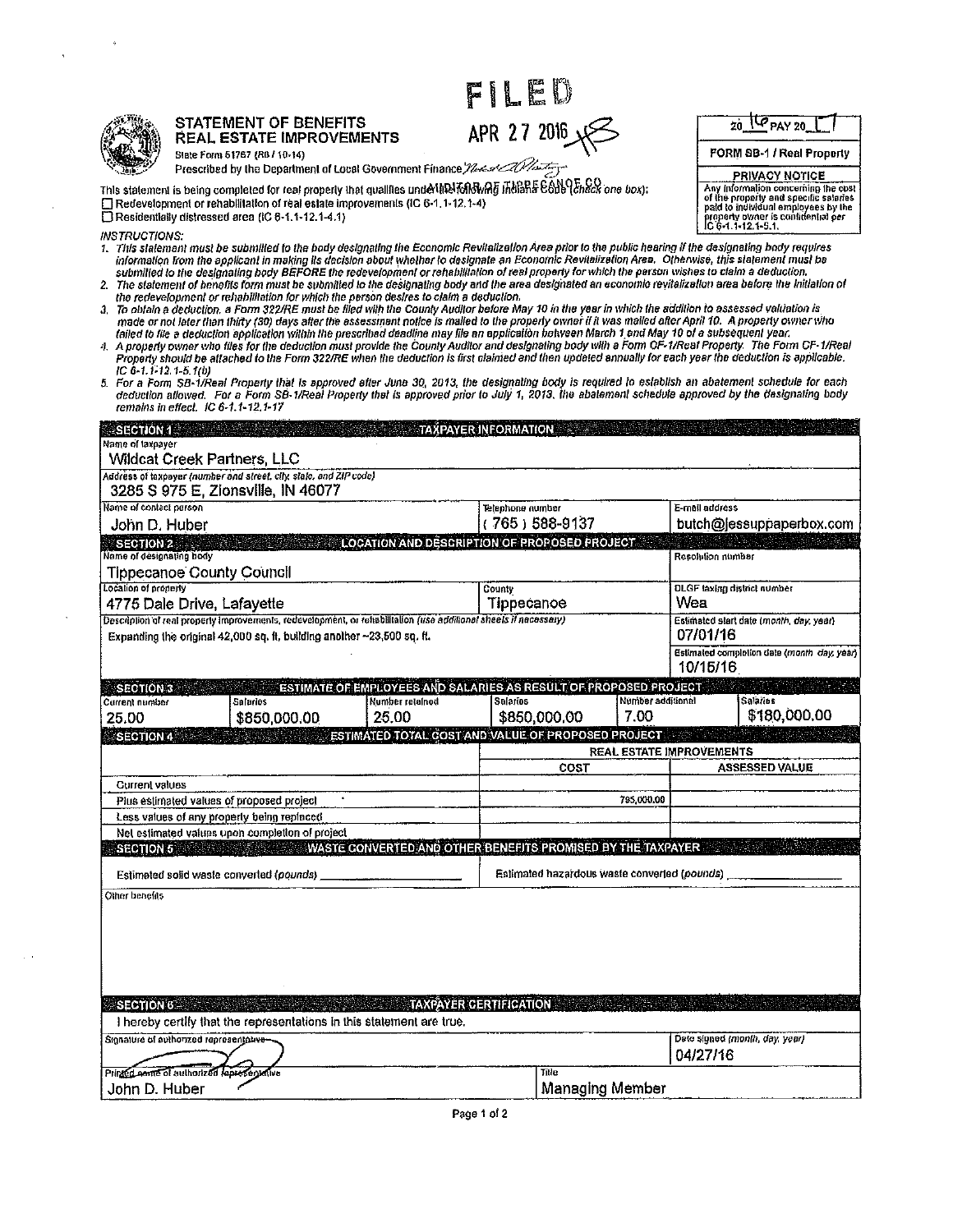|                                                                                                                                                                                                                                                                                                                 | <b>FORUSE OF THE DESIGNATING BODY:</b>                                                                                                                                                                                                                                                                                                                                                                                                                    |                                              |                                |                                                                                                                                                                                                                                                                                                                                                                                                                                                                                                                                                                                                                                                                                                                                                            |
|-----------------------------------------------------------------------------------------------------------------------------------------------------------------------------------------------------------------------------------------------------------------------------------------------------------------|-----------------------------------------------------------------------------------------------------------------------------------------------------------------------------------------------------------------------------------------------------------------------------------------------------------------------------------------------------------------------------------------------------------------------------------------------------------|----------------------------------------------|--------------------------------|------------------------------------------------------------------------------------------------------------------------------------------------------------------------------------------------------------------------------------------------------------------------------------------------------------------------------------------------------------------------------------------------------------------------------------------------------------------------------------------------------------------------------------------------------------------------------------------------------------------------------------------------------------------------------------------------------------------------------------------------------------|
| under IC 6-1, 1-12.1, provides for the following limitations:                                                                                                                                                                                                                                                   |                                                                                                                                                                                                                                                                                                                                                                                                                                                           |                                              |                                | We find that the applicant meets the general standards in the resolution adopted or to be adopted by this body. Said resolution, passed or to be passed                                                                                                                                                                                                                                                                                                                                                                                                                                                                                                                                                                                                    |
| expires is the contract of the contract of the contract of the contract of the contract of the contract of the                                                                                                                                                                                                  |                                                                                                                                                                                                                                                                                                                                                                                                                                                           |                                              |                                | A. The designated area has been limited to a period of time not to exceed contact the calendar years' (see below). The date this designation                                                                                                                                                                                                                                                                                                                                                                                                                                                                                                                                                                                                               |
| B. The type of deduction that is allowed in the designated area is limited to:<br>1. Redevelopment or rehabilitation of real estate improvements<br>2. Residentially distressed areas                                                                                                                           |                                                                                                                                                                                                                                                                                                                                                                                                                                                           | $\Box$ Yes $\Box$ No<br>$\Box$ Yes $\Box$ No |                                |                                                                                                                                                                                                                                                                                                                                                                                                                                                                                                                                                                                                                                                                                                                                                            |
| C. The amount of the deduction applicable is limited to \$                                                                                                                                                                                                                                                      |                                                                                                                                                                                                                                                                                                                                                                                                                                                           |                                              |                                |                                                                                                                                                                                                                                                                                                                                                                                                                                                                                                                                                                                                                                                                                                                                                            |
| D. Other limitations or conditions (spectly) ___________________________________                                                                                                                                                                                                                                |                                                                                                                                                                                                                                                                                                                                                                                                                                                           |                                              |                                |                                                                                                                                                                                                                                                                                                                                                                                                                                                                                                                                                                                                                                                                                                                                                            |
| E. Number of years allowed:                                                                                                                                                                                                                                                                                     | U Year 1 Vear 2 U Year 3<br>□ Year 6 U Year 7 U Year 8                                                                                                                                                                                                                                                                                                                                                                                                    |                                              | $\Box$ Year 4<br>$\Box$ Year 9 | Year 5 (' see below)<br>$\Box$ Year 10                                                                                                                                                                                                                                                                                                                                                                                                                                                                                                                                                                                                                                                                                                                     |
| $\Box$ Yes $\Box$ No<br>If yes, attach a copy of the abatement schedule to this form.<br>If no, the designating body is required to establish an abatement schedule before the deduction can be determined.<br>determined that the totality of benefits is sufficient to justify the deduction described above. |                                                                                                                                                                                                                                                                                                                                                                                                                                                           |                                              |                                | F For a statement of benefils approved after June 30, 2013, did this designating body adopt an abatement schedule per IC 6-1,1-12,1-17?<br>We have also reviewed the information contained in the statement of benefits and find that the estimates and expectations are reasonable and have                                                                                                                                                                                                                                                                                                                                                                                                                                                               |
| Approved (signature and fille of authonzed member of designating body)                                                                                                                                                                                                                                          |                                                                                                                                                                                                                                                                                                                                                                                                                                                           | Telephone number                             |                                | Date signed (month, day, year)                                                                                                                                                                                                                                                                                                                                                                                                                                                                                                                                                                                                                                                                                                                             |
| Printen name of authorized member of designating body                                                                                                                                                                                                                                                           |                                                                                                                                                                                                                                                                                                                                                                                                                                                           | ١.<br>Name of designating body               |                                |                                                                                                                                                                                                                                                                                                                                                                                                                                                                                                                                                                                                                                                                                                                                                            |
| Attested by (signeture and title of attester)                                                                                                                                                                                                                                                                   |                                                                                                                                                                                                                                                                                                                                                                                                                                                           | Printed name of attester                     |                                |                                                                                                                                                                                                                                                                                                                                                                                                                                                                                                                                                                                                                                                                                                                                                            |
|                                                                                                                                                                                                                                                                                                                 |                                                                                                                                                                                                                                                                                                                                                                                                                                                           |                                              |                                |                                                                                                                                                                                                                                                                                                                                                                                                                                                                                                                                                                                                                                                                                                                                                            |
| laxpayer is enlilled to receive a deduction to a number of years that is less than the number of years designated under IC 6-1.1-12.1-17.                                                                                                                                                                       |                                                                                                                                                                                                                                                                                                                                                                                                                                                           |                                              |                                | * If the designating body limits the time period during which an area is an economic revitalization area, that limitation does not limit the length of lime a                                                                                                                                                                                                                                                                                                                                                                                                                                                                                                                                                                                              |
| (10) years. (See IC 6-1.1-12.1-17 below.)<br>body is required to establish an abalement schedule for each deduction allowed. (See IC 6-1.1-12,1-17 below.)                                                                                                                                                      |                                                                                                                                                                                                                                                                                                                                                                                                                                                           |                                              |                                | A. For residentially distressed areas where the Form SB-1/Real Property was approved prior to July 1, 2013, the deductions established in IC<br>6-1.1-12.1-4.1 remain in effect. The deduction period may not exceed live (5) years. For a Form SB-1/Real Property that is approved after June 30,<br>2013, the designating body is required to establish an abatement schedule for each deduction allowed. The deduction period may not exceed ten<br>B. For the redevelopment or rehabilitation of real property where the Form SB-1/Real Property was approved prior to July 1, 2013, the abatement<br>schedule approved by the designating body remains in effect. For a Form SB-1/Real Property that is approved after June 30, 2013, the designating |
| $IC 6-1.1-12.3-17$<br>Abatement schedules<br>section 4 or 4.5 of this chapter an abatement schedule based on the following factors:                                                                                                                                                                             | (1) The total amount of the taxpayer's investment in real and personal property.<br>(2) The number of new full-lime equivalent jobs created.<br>(3) The average wage of the new employees compared to the state minimum wage.<br>(4) The intrastructure requirements for the taxpayer's investment.<br>the deduction. An abatement schedule may not exceed ten (10) years.<br>the terms of the resolution approving the taxpayer's statement of benefits. |                                              |                                | Sec. 17, (a) A designating body may provide to a business that is established in or retocated to a revitalization area and that receives a deduction under<br>(b) This subsection applies to a statement of benefits approved after June 30, 2013. A designating body shall establish an abatement schedule<br>for each deduction allowed under this chapter. An abatement schedule must specify the percentage amount of the deduction for each year of<br>(c) An abalement schedule approved for a particular taxpayer before July 1, 2013, remains in effect until the abalement schedule expires under                                                                                                                                                 |

 $\sim$   $\sim$ 

 $\hat{\mathcal{A}}$  ,  $\hat{\mathcal{A}}$ 

 $\epsilon$ 

 $\mathbf{r}$ 

 $\sim$   $\sim$ 

 $\mathcal{A}$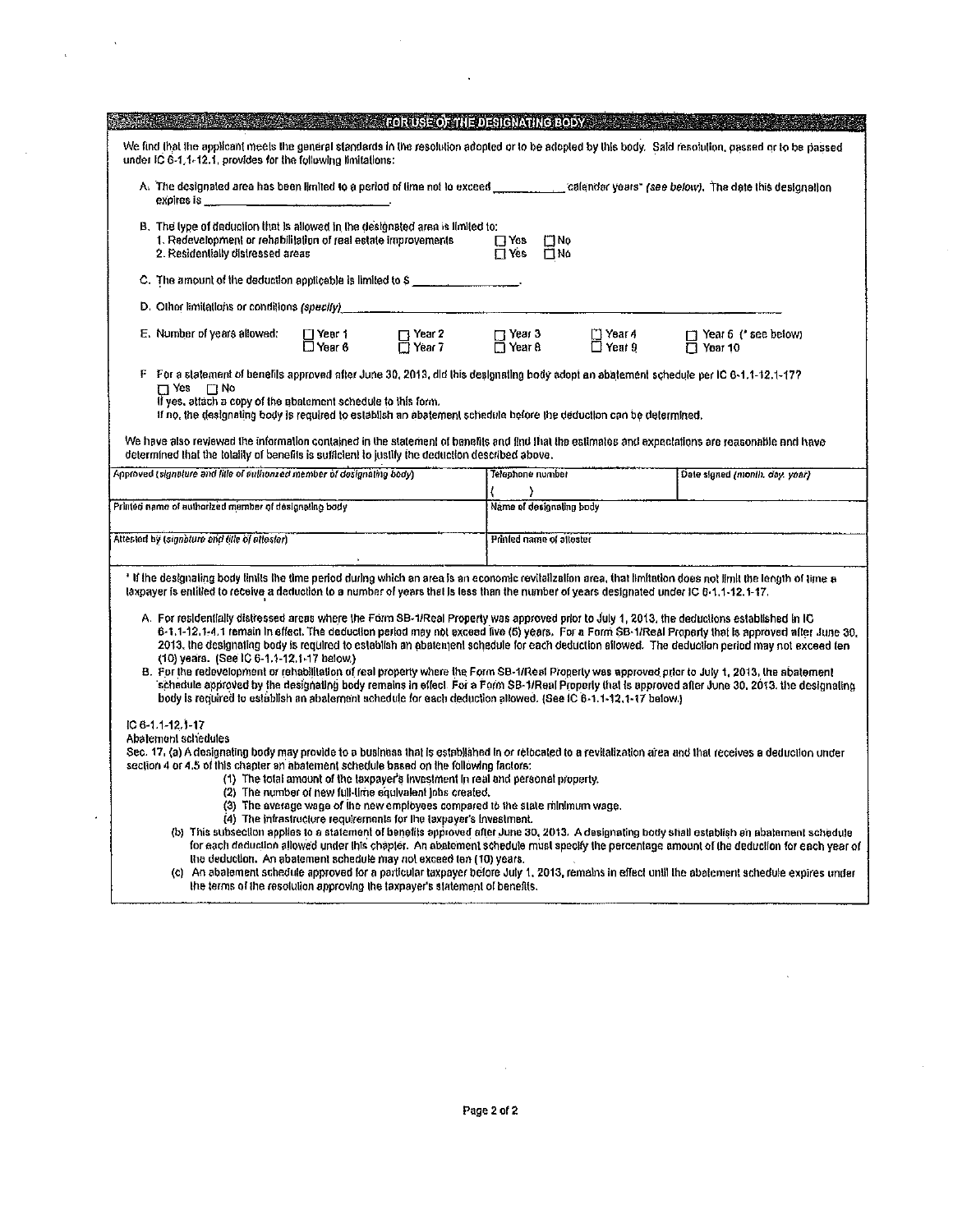# APPLICATION

For Consideration for Designation as an

### Economic Revitalization Area

Tippecanoe County, Indiana

## **General Information**

### APPLICATION IS FOR: (CHECK ONE OR BOTH)

 $X_$  Improvements to real estate: Schedule Requested:  $3$  Year 6 Year X 10 Year 0ther

New manufacturing equipment: Schedule Requested: \_\_\_ 5 Year 7 Year 10 Year Other

### Applicant

1. Name of applicant John D. Huber, Wildcat Creek Partners, LLC

2. Is the applicant the property owner? \_\_Yes \_\_\_\_\_\_\_\_ If not, please indicate the relationship of the applicant to the property owner:

3. Business address of applicant \_\_4775 Dale Dr., Lafayette, IN 47905

Telephone/Fax of applicant \_765-588-9137 4.

5. Agent of applicant (if any)

Address of agent

Telephone/Fax ofagent

Relationship of agent to applicant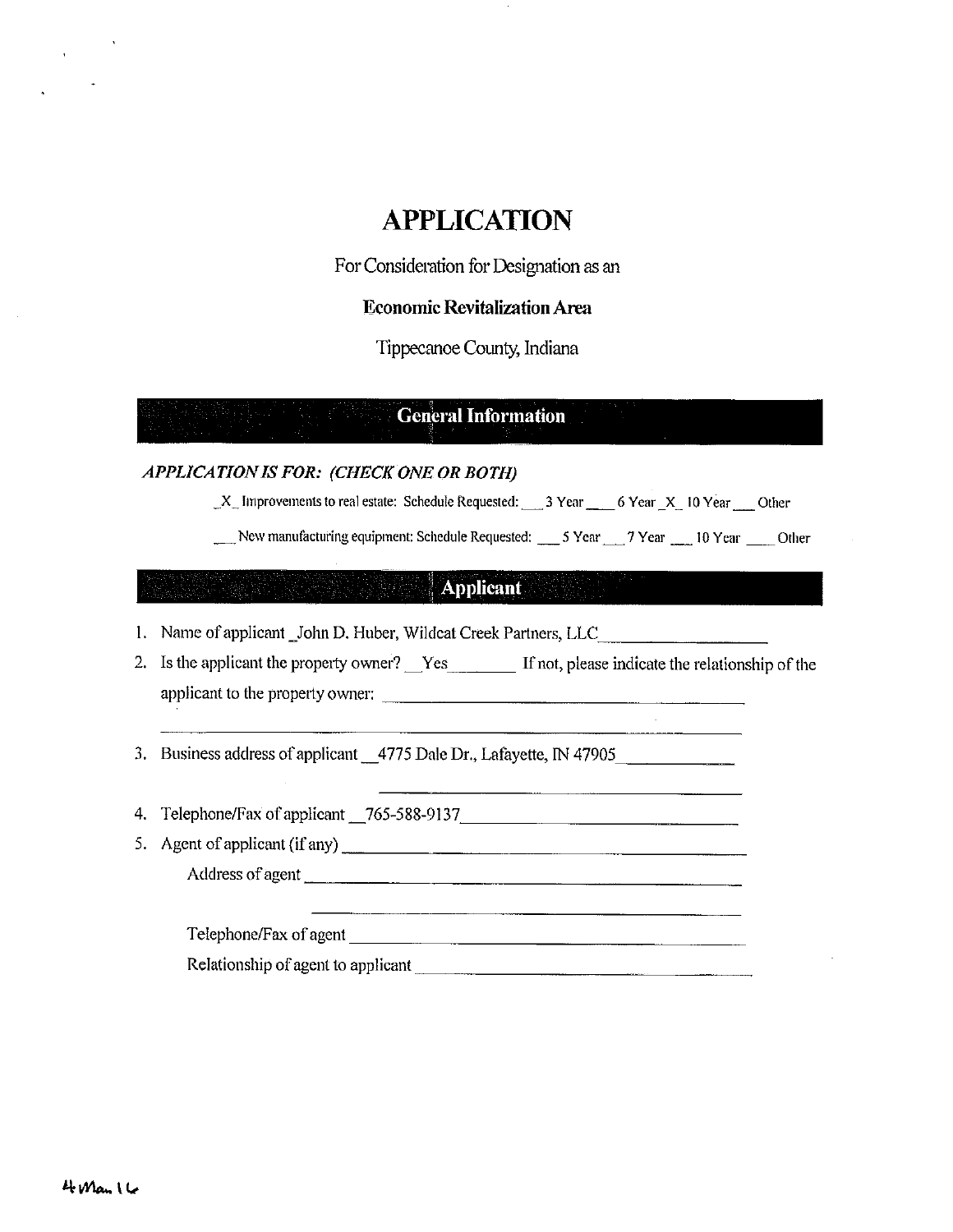| 6. Address of property _4775 Dale Dr., Lafayette, IN 47905<br><u> 1989 - Jan Barat, Amerikaansk politiker (* 1908)</u><br>7. Legal description and survey of property proposed for designation (attach map of proposed<br>, kao amin'ny faritr'i Normandie, ao amin'ny faritr'i Normandie, ao Frantsa.<br>Ny INSEE dia mampiasa ny kaodim-paositra 64149.<br>I Gérard Marine no ben'ny tanàna mandritry ny taona 2008–2014. Ilay kaominina dia kaominina mpik<br>8. Township WEA<br>9. Real Estate Key Number(s) _79-11-12-452-006.000-031 |  |
|--------------------------------------------------------------------------------------------------------------------------------------------------------------------------------------------------------------------------------------------------------------------------------------------------------------------------------------------------------------------------------------------------------------------------------------------------------------------------------------------------------------------------------------------|--|
|                                                                                                                                                                                                                                                                                                                                                                                                                                                                                                                                            |  |
|                                                                                                                                                                                                                                                                                                                                                                                                                                                                                                                                            |  |
|                                                                                                                                                                                                                                                                                                                                                                                                                                                                                                                                            |  |
|                                                                                                                                                                                                                                                                                                                                                                                                                                                                                                                                            |  |
|                                                                                                                                                                                                                                                                                                                                                                                                                                                                                                                                            |  |
|                                                                                                                                                                                                                                                                                                                                                                                                                                                                                                                                            |  |
| 10. Current property status<br>(a) How is the real estate presently used? ______Manufacturing of packaging items.                                                                                                                                                                                                                                                                                                                                                                                                                          |  |
| (b) What structures, if any, are on the real estate? _42,000 sq ft building                                                                                                                                                                                                                                                                                                                                                                                                                                                                |  |
| (c) What is the general condition of improvements to the real estate, if any?<br>Excellent                                                                                                                                                                                                                                                                                                                                                                                                                                                 |  |
| (d) Will there be any demolition of historic properties? No No Community of the same set of No Community of the same set of No Community of the same set of No Community of the set of No Community of No Community of No Comm                                                                                                                                                                                                                                                                                                             |  |
| 11. Current zoning designation 13                                                                                                                                                                                                                                                                                                                                                                                                                                                                                                          |  |
| 12. Current assessed value of the real estate $-(3/1/15$ assessment)                                                                                                                                                                                                                                                                                                                                                                                                                                                                       |  |
| (a) Land $\frac{\$339,400}{}$                                                                                                                                                                                                                                                                                                                                                                                                                                                                                                              |  |
| (b) Improvements $\frac{\$ 1,238,000}$<br>13. Amount of total property taxes owed in the immediate past year \$ 2014-\$131.42, 2015 -                                                                                                                                                                                                                                                                                                                                                                                                      |  |

 $\label{eq:2.1} \frac{1}{\sqrt{2}}\int_{\mathbb{R}^3}\frac{1}{\sqrt{2}}\left(\frac{1}{\sqrt{2}}\right)^2\frac{1}{\sqrt{2}}\left(\frac{1}{\sqrt{2}}\right)^2\frac{1}{\sqrt{2}}\left(\frac{1}{\sqrt{2}}\right)^2\frac{1}{\sqrt{2}}\left(\frac{1}{\sqrt{2}}\right)^2\frac{1}{\sqrt{2}}\left(\frac{1}{\sqrt{2}}\right)^2\frac{1}{\sqrt{2}}\frac{1}{\sqrt{2}}\frac{1}{\sqrt{2}}\frac{1}{\sqrt{2}}\frac{1}{\sqrt{2}}\frac{1}{\sqrt{2}}$ 

 $\mathcal{A}^{\mathcal{A}}$ 

 $\label{eq:1} \frac{1}{\sqrt{2\pi}}\int_{0}^{\infty}\frac{1}{\sqrt{2\pi}}\left|\frac{d\mathbf{x}}{d\mathbf{x}}\right|^{2}dx$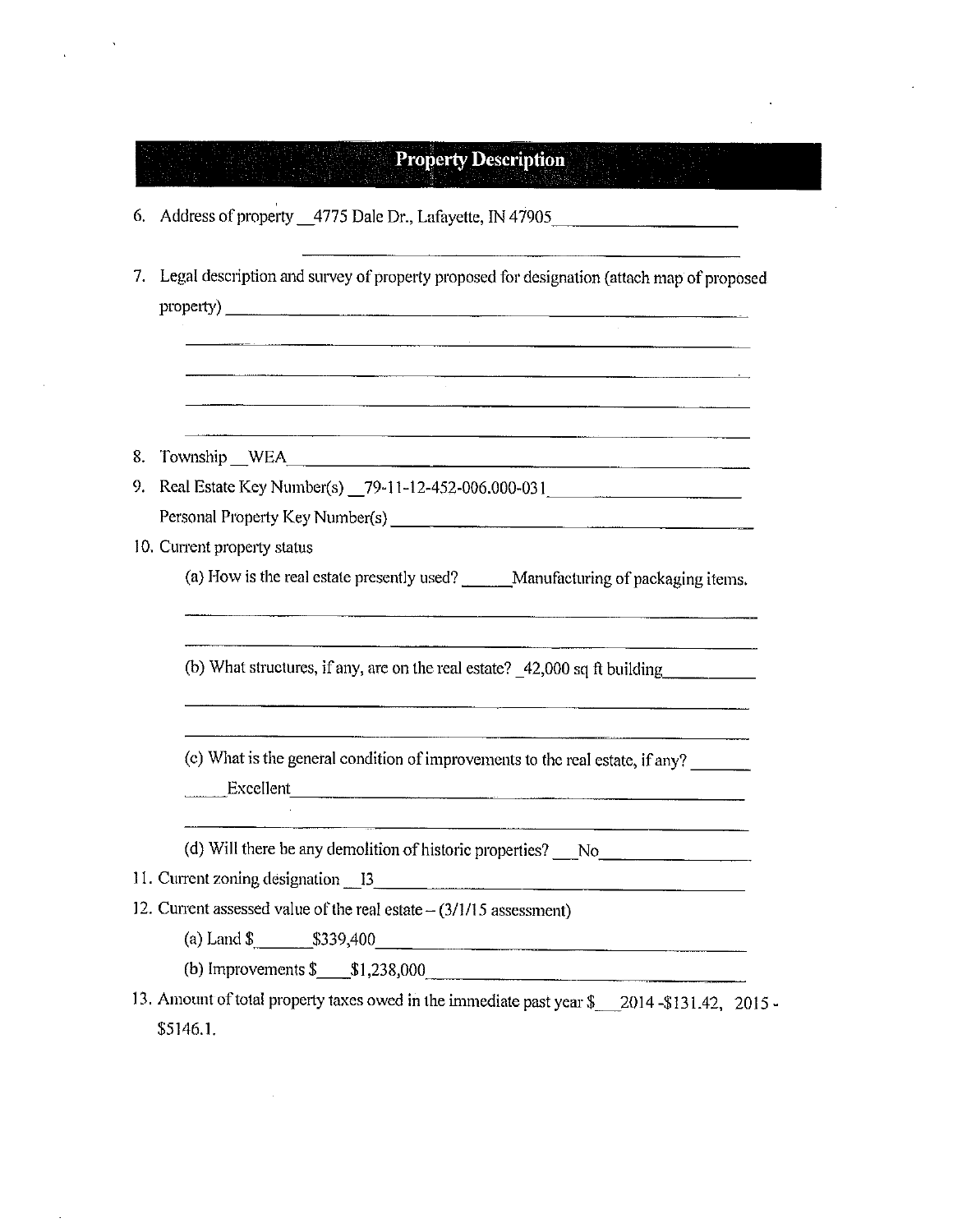| 14. Description of proposed improvements<br>(a) Real estate $\qquad$ Expanding the original 42,000 sq ft another 23,500 sq ft                                                                                                    |  |
|----------------------------------------------------------------------------------------------------------------------------------------------------------------------------------------------------------------------------------|--|
| (b) Manufacturing equipment (include date of purchase, cost, and federal tax life)<br>None at this point.<br><u> 1980 - Andrea San Andrea San Andrea San Andrea San Andrea San Andrea San Andrea San Andrea San Andrea San A</u> |  |
| 15. Development time frame                                                                                                                                                                                                       |  |
| (a) When will physical aspects of development or rehabilitation begin?<br>$\frac{\text{July }2016}{}$                                                                                                                            |  |
| (b) When is completion of improvements expected? Cotober 2016                                                                                                                                                                    |  |
| 16. Estimated cost of proposed improvements (not including land costs)                                                                                                                                                           |  |
| (a) Structural improvements $\frac{2}{100}$ ~\$795,000                                                                                                                                                                           |  |
|                                                                                                                                                                                                                                  |  |
| 17. Will this project require approval of a rezoning, plat, development plan, vacation, variance,                                                                                                                                |  |
| special exception, or contingent use prior to the issuance of an Improvement Location Permit?                                                                                                                                    |  |
| 18. What environmental impact will be created by this project? _____None_________                                                                                                                                                |  |
| (a) What permits are required? Building permits ________________________________                                                                                                                                                 |  |
| 19. Will any additional infrastructure be necessitated for this project? No If yes, describe                                                                                                                                     |  |
|                                                                                                                                                                                                                                  |  |
|                                                                                                                                                                                                                                  |  |

 $\sim 10^{-1}$ 

 $\alpha$ 

 $\sim 10^7$ 

 $\hat{\boldsymbol{\theta}}$ 

 $\label{eq:1} \frac{1}{\sqrt{2\pi}}\int_{0}^{\pi} \frac{1}{\sqrt{2\pi}}\left(\frac{1}{\sqrt{2\pi}}\right)^{2\pi} \frac{1}{\sqrt{2\pi}}\,d\mu$ 

 $\frac{1}{2}$  ,  $\frac{1}{2}$ 

 $\hat{\mathcal{L}}$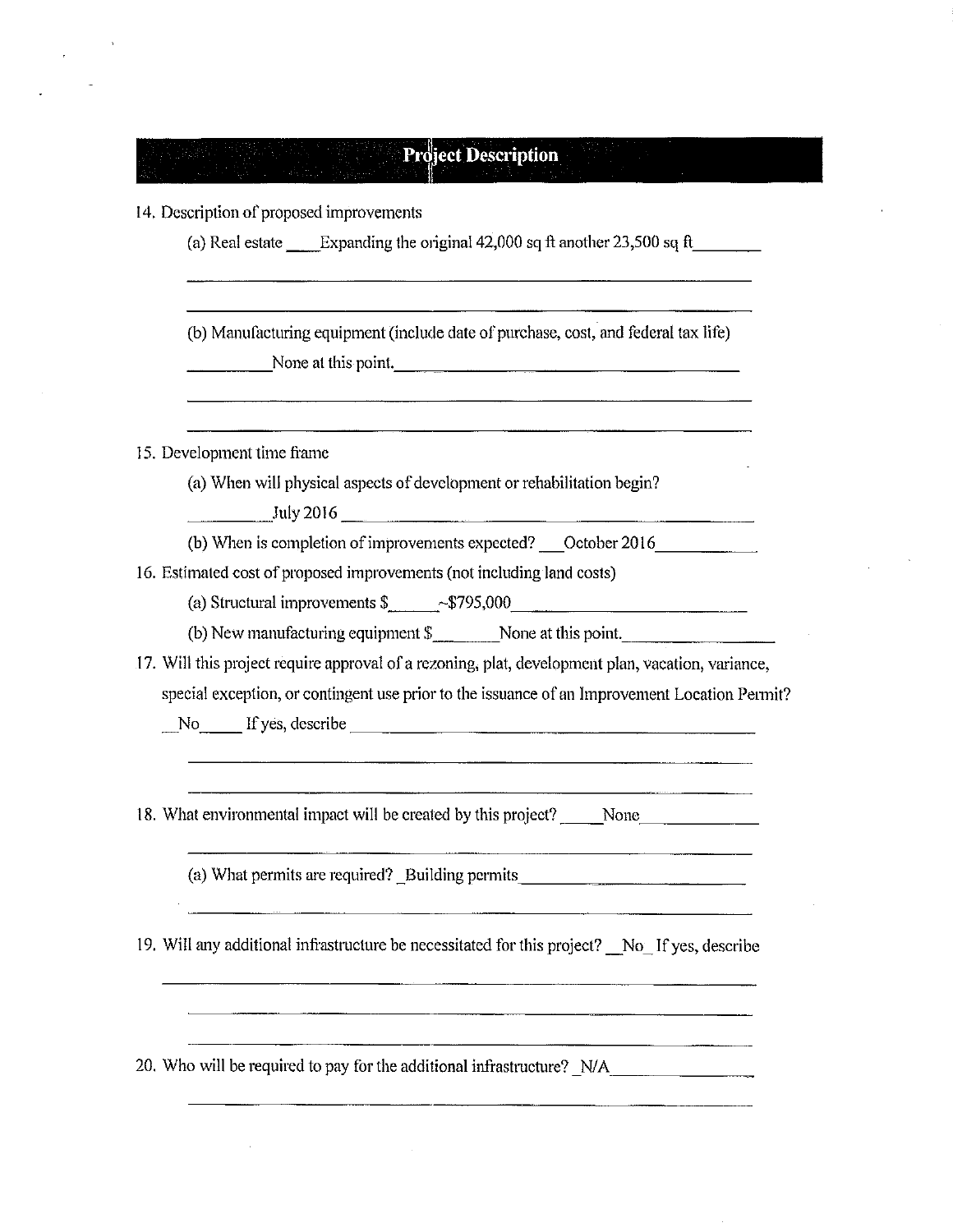|                                                                            | 21. Will this project complement existing business? Fest Figures, describe<br>Allow the business to grow                                                                                                                                                                                                                                                                                                                                                                                                                                                                                                                                                                                                             |
|----------------------------------------------------------------------------|----------------------------------------------------------------------------------------------------------------------------------------------------------------------------------------------------------------------------------------------------------------------------------------------------------------------------------------------------------------------------------------------------------------------------------------------------------------------------------------------------------------------------------------------------------------------------------------------------------------------------------------------------------------------------------------------------------------------|
|                                                                            | 22. Will this project be in competition with existing business? No If yes, describe                                                                                                                                                                                                                                                                                                                                                                                                                                                                                                                                                                                                                                  |
|                                                                            | <u> 1980 - Jan James James Sandarík (f. 1980)</u><br>23. What effect will the project have on the local housing market? None                                                                                                                                                                                                                                                                                                                                                                                                                                                                                                                                                                                         |
|                                                                            | 24. Will the project include the rehabilitation or redevelopment of existing structures? No If yes,                                                                                                                                                                                                                                                                                                                                                                                                                                                                                                                                                                                                                  |
| 25. Undesirability for normal development:                                 |                                                                                                                                                                                                                                                                                                                                                                                                                                                                                                                                                                                                                                                                                                                      |
| employment and tax revenues; and<br>(B) a residentially distressed area, ] | Please describe why this property meets the Indiana Code (I.C. 6-1.1-12.1-1) definition for<br>an Economic Revitalization Area (ERA) ["(1)which has become undesirable for, or<br>impossible of, normal development and occupancy because of a lack of development,<br>cessation of growth, deterioration of improvements or character of occupancy, age,<br>obsolescence, substandard buildings, or other factors which have impaired values or<br>prevent a normal development of property or use of property.  also:<br>(A) any area where a facility or group of facilities that are technologically, economically,<br>or energy obsolete are located and where the obsolescence may lead to a decline in<br>N/A |
|                                                                            |                                                                                                                                                                                                                                                                                                                                                                                                                                                                                                                                                                                                                                                                                                                      |
|                                                                            |                                                                                                                                                                                                                                                                                                                                                                                                                                                                                                                                                                                                                                                                                                                      |
|                                                                            | 26. Does this project involve any other special tax treatments or financing such as grants, low interest<br>$\lambda$ loans, etc.? $\lambda$ No $\lambda$                                                                                                                                                                                                                                                                                                                                                                                                                                                                                                                                                            |
|                                                                            | 27. Has the applicant ever applied for or benefited from tax abatement in any other project in                                                                                                                                                                                                                                                                                                                                                                                                                                                                                                                                                                                                                       |
|                                                                            | Lafayette or clsewhere? <u>Yes</u> Describe: On the 42,000 sq ft building<br>28. Has financing for this project been approved? Yes Describe: Partnership will contribute                                                                                                                                                                                                                                                                                                                                                                                                                                                                                                                                             |
|                                                                            | $\sim$ 30% in cash, 70% bank financed.<br>29. What is the impact of this project on the surrounding area? Describe: Describe:<br>$\Box$ Positive $\Box$                                                                                                                                                                                                                                                                                                                                                                                                                                                                                                                                                              |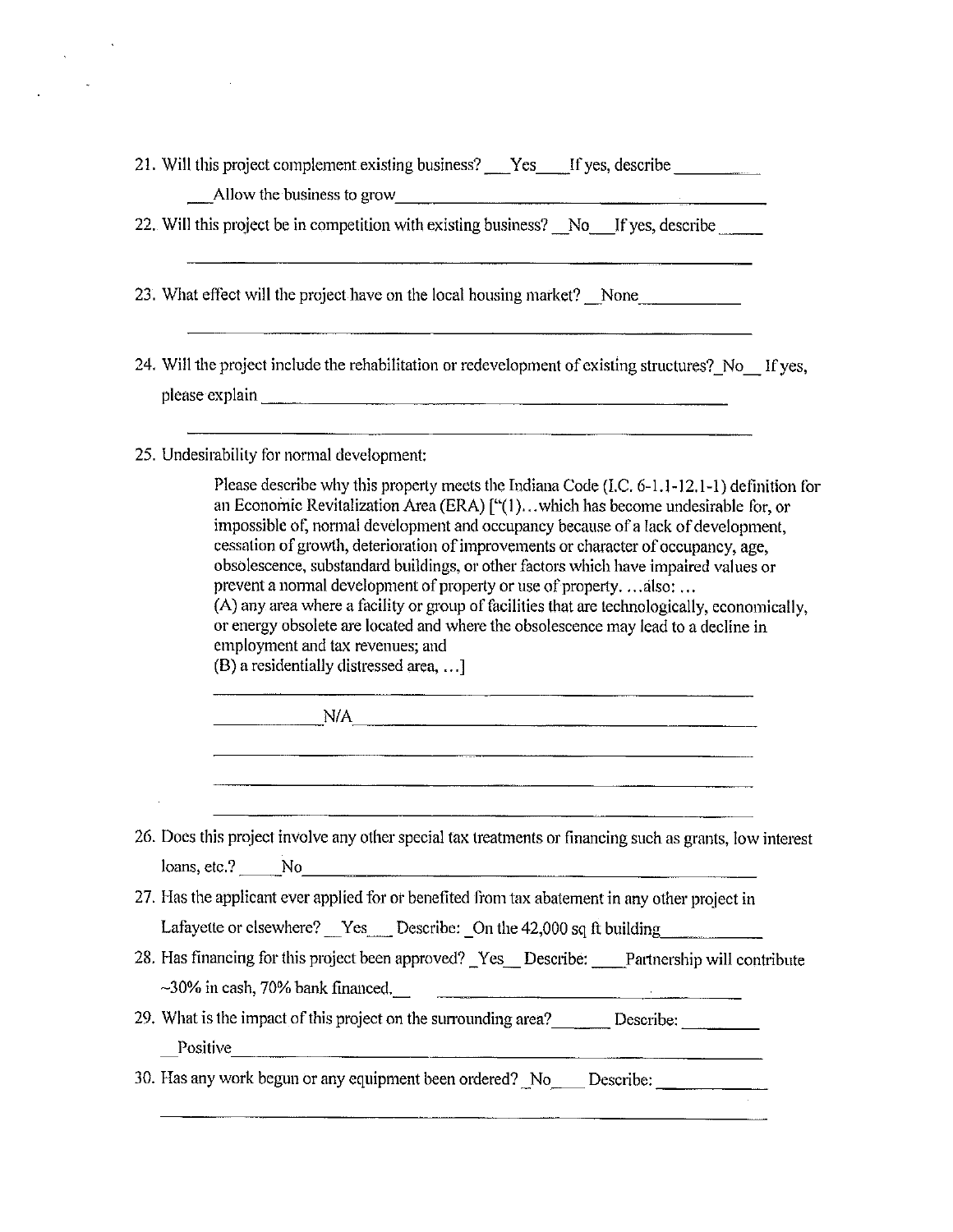# **Community Objectives**

- 31.. What are the estimated COIT (County Option Income Tax) and CEDIT (County Economic Development Income Tax) incomes that will be generated for the benefit of the community? TBD
- 32. How will the proposed designation further the economic development objectives ofthe community?

(a) Will the designation improve the utilization of vacant or underutilized land currently zoned for business or industrial use or designated as appropriate for business or industrial development in the Tippecanoe County Comprehensive Plan? (explain) Yes, it will increase manufacturing presence in the industrial park

(b) Will the designation encourage the improvement of <sup>a</sup> deteriorated structure or the replacement of an obsolete structure? No If yes, please explain

(c) Will the project affect <sup>a</sup> historically or architecturally significant sttucture? If yes, please explain No <u>explainted</u>

(d) Will the designation assist in the inducement of <sup>a</sup> project providing substantial employment opportunities relative to the value ofthe improvements to be made and/or the new manufactuting equipment to be installed? (explain) "The will allow us to retain our workforce as well as add additional in the future,

(e) Will the-designation assist in the inducement of <sup>a</sup> project which would provide long—term benefits to the tax base of the community warranting granting of the annually decreasing percentage of property tax abatement as provided in Indiana Law (explain) The additional sq ft will add to the tax base.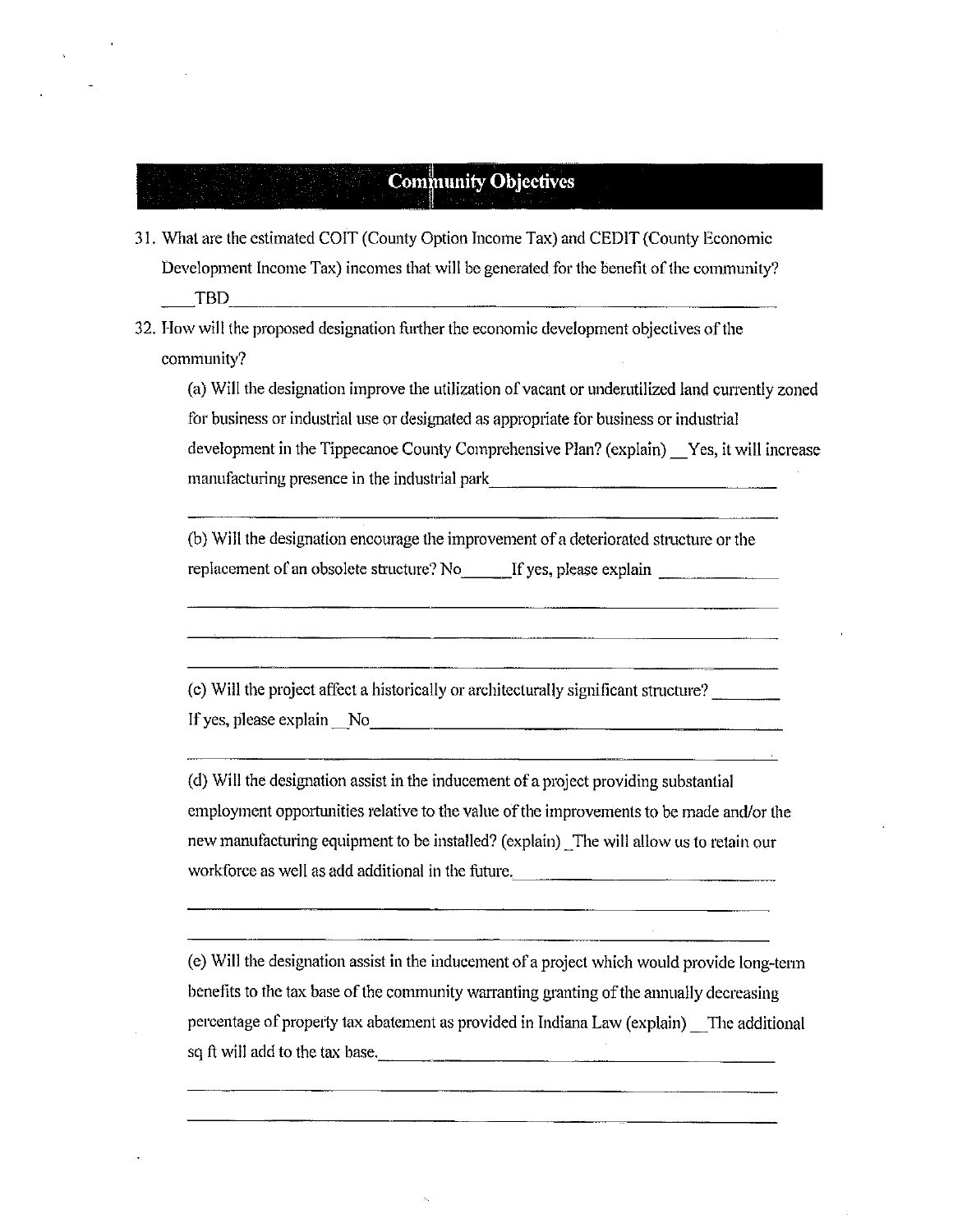33. Estimate the number of jobs as a result of the completed project

| <b>Job Type</b>         | <b>Estimated</b><br>Number of<br>Jobs | <b>Entry Level</b><br>Wage | Average<br><b>Wage</b> | Maximum<br>Wage |
|-------------------------|---------------------------------------|----------------------------|------------------------|-----------------|
| Unskilled               | -9                                    | \$9/hr                     | <b>S</b> 9.11          | \$10/hr         |
| Semi-skilled            |                                       | \$10/hr                    | \$11.12/hr             | \$13/hr         |
| Skilled                 | 4                                     | \$14/hr                    | \$16.35/hr             | \$20/hr         |
| Non-Production Clerical |                                       | \$13/hr                    | \$19.60/hr             | \$24/hr         |
| Non-Production Exempt   | 2                                     |                            |                        |                 |

Retained Jobs

Note: Retained jobs are jobs that would otherwise be eliminated or phased out if the project is not approved

#### New Jobs

| Job Type                | <b>Estimated</b><br>Number of<br>Jobs | <b>Entry Level</b><br>Wage | Average<br>Wage  | Maximum<br>Wage |
|-------------------------|---------------------------------------|----------------------------|------------------|-----------------|
| Unskilled               |                                       | \$9/hr                     | <b>\$9.50/hr</b> | \$10/hr         |
| Semi-skilled            |                                       | \$10/hr                    | \$12/hr          | \$13/hr         |
| Skilled                 |                                       | \$14/hr                    | \$17.50/hr       | \$20/hr         |
| Non-Production Clerical |                                       |                            |                  |                 |
| Non-Production Exempt   |                                       | \$40k/yr                   |                  |                 |

34. Total Estimated jobs at this site 27 Full-time, 5 part-time

35. Anticipated time frame for reaching employment level? 2-3 years

36. In what kind of work will the employees be engaged? Production and sales

37. Will Company provide Health Benefits to employees? Not at this point. What percent will be paid by the company?

38. Will Company provide Retirement Benefits to the Employees? Not at this point.

What percent will be paid by the company?